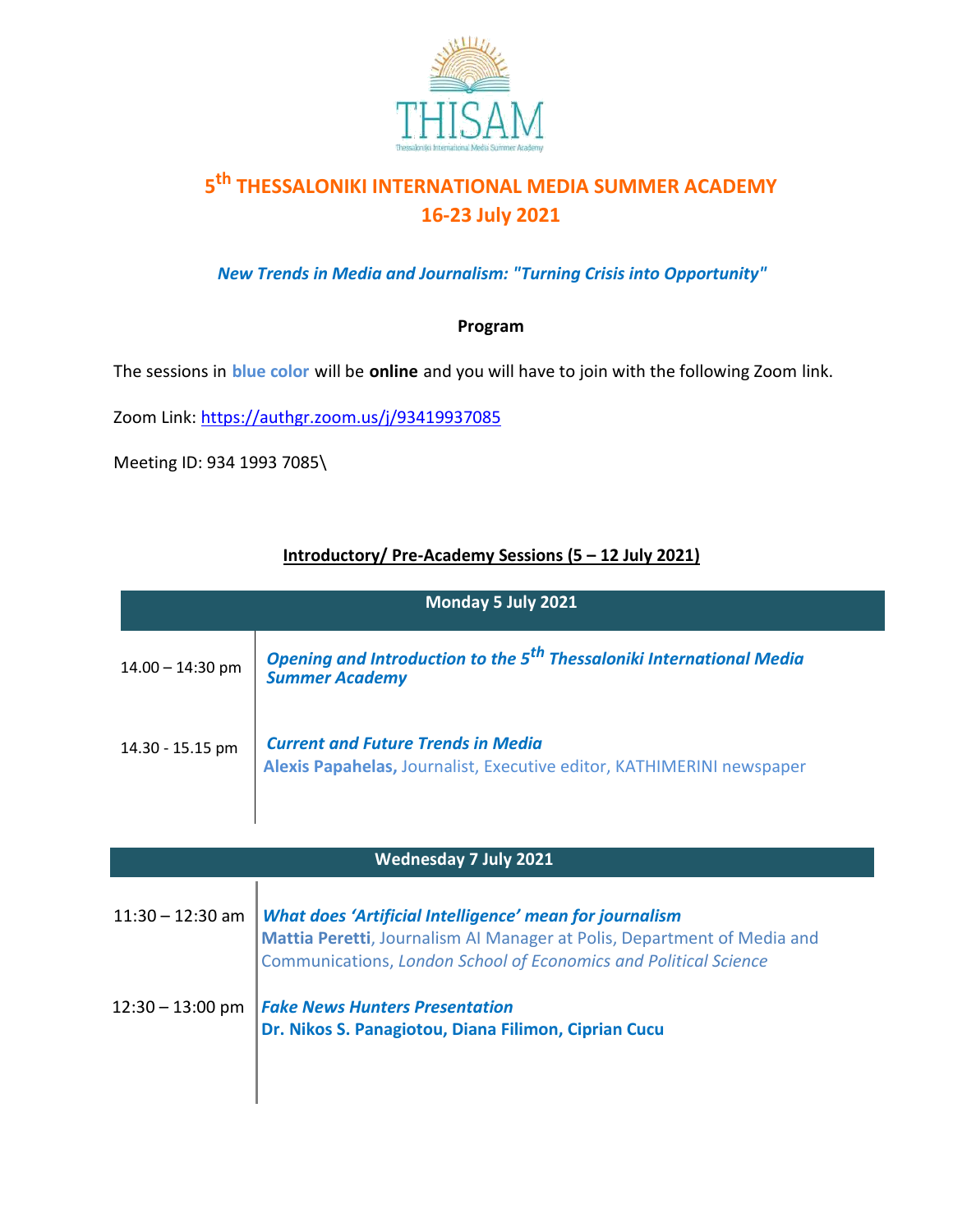| Friday 9 July 2021 |                                                                                                                                                                                                           |
|--------------------|-----------------------------------------------------------------------------------------------------------------------------------------------------------------------------------------------------------|
| $10:00 - 11:45$ am | <b>Media Systems and Press Freedom</b><br>Professor Dr. Christoph Schmidt, Head of the Academic Department at Deutsche<br><b>Welle Akademie</b>                                                           |
| $12:00 - 13:00$ pm | The influence of new technologies on journalistic practices and strategies of<br>media companies<br><b>Professor Dr. Christoph Schmidt, Head of the Academic Department at Deutsche</b><br>Welle Akademie |
| $13:00 - 14:00$    | <b>Convergence in Journalism and Media in Turkey</b><br>Dr. Eylem Yanardagoglu, Associate Professor, Head of the New Media<br>Department, Kadir Has University, Istanbul                                  |
| 14:00-15:00        | <b>Break</b>                                                                                                                                                                                              |
| 15:00-16:00        | Is there such a thing a photography of peace?<br>Paul Lowe, Ziyah Gafic, Nicole Tung, Photojournalists ACADEMY VII                                                                                        |

| Monday 12 July 2021 |                                                                                                                                                                                                                                           |
|---------------------|-------------------------------------------------------------------------------------------------------------------------------------------------------------------------------------------------------------------------------------------|
| $10:00 - 10:45$ am  | <b>Fake News 2.0: From deepfakes to cheapfakes</b><br>Dren Gerguri, Lecturer, Department of Journalism, University of Prishtina<br>"Ha-san Prishtina", Kosovo                                                                             |
| $10:45 - 11:30$ am  | New approaches in public diplomacy: The case of American spaces<br>Dimitris Giannakoudis, Coordinator and Specialist XanthiTechLab                                                                                                        |
| $11:30 - 11:45$ am  | <b>Break</b>                                                                                                                                                                                                                              |
| $11:45 - 12:30$ pm  | Public diplomacy and globalizing popular culture: the case of K-pop<br>Shin Dong Kim, Professor, The Media School, Hallym University, Chuncheon,<br>Ko-rea & Chief Director, Knowledge Cooperative for Good Governance, Seoul,<br>lKo-rea |
| $12:30 - 13:30$ pm  | <b>Financing News Media in the Digital Age: Sustainable Business Models for</b><br><b>Mainstream News Organizations in Pakistan</b><br>Sadia Jamil, Postdoctoral fellow at Khalifa University of Science and<br>Technology, Abu Dhabi     |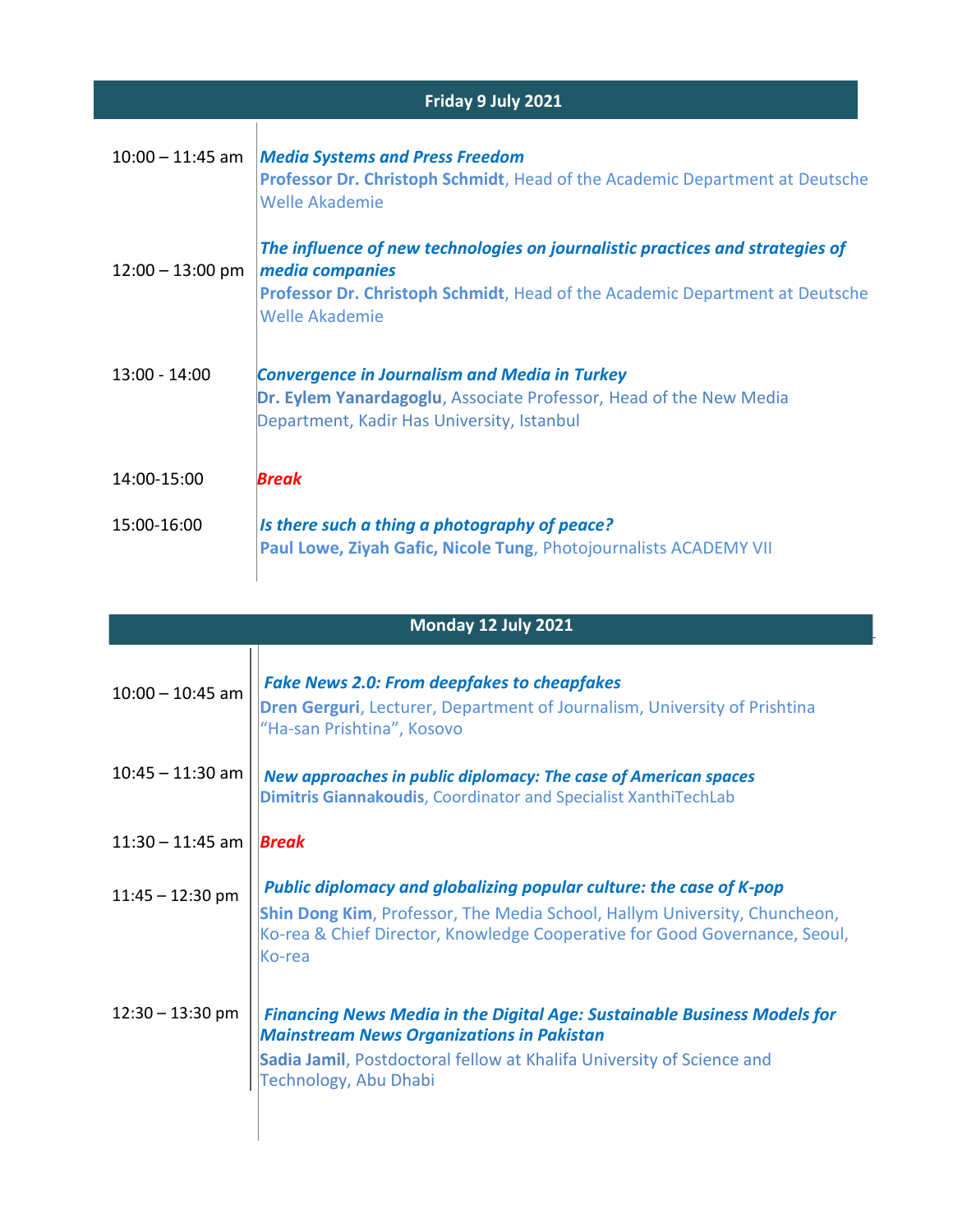## **Thursday 15 July 2021**

#### **PRE-EVENT GREEK ONLY SPEAKING PARTICIPANTS**

**In person**

11:00 – 13:00 **Yannis Mylopoulos:** Δημιουργική κειμενογράφη για παραγωγή περιεχομένου εμπορικού σκοπού

| Friday 16 July 2021                                     |                                                                                                                                                                                                                                                                                                                                                                              |
|---------------------------------------------------------|------------------------------------------------------------------------------------------------------------------------------------------------------------------------------------------------------------------------------------------------------------------------------------------------------------------------------------------------------------------------------|
| $09:30 - 10:00$ am<br><b>Registration and Reception</b> |                                                                                                                                                                                                                                                                                                                                                                              |
| $10:00 - 11:00$ am                                      | Discursive Public Diplomacy: Closing the gap between those who "know"<br>and those that don't "know"<br>Dr. Christos Frangonikolopoulos, Professor School of Journalism and Mass<br>Communications, Aristotle University of Thessaloniki Jean Monnet Chair<br>Euro-pean Integration Journalism (2016-2019), Jean Monnet Chair<br>European Union Public Diplomacy (2020-2023) |
| $11.00 - 11.15$ am                                      | <b>Coffee Break</b>                                                                                                                                                                                                                                                                                                                                                          |
| $11.15 - 12.00$ pm                                      | <b>Sustainable innovative journalism and new business models</b><br>Renate Schroeder, Director of the European Federation of<br><b>Journalists</b>                                                                                                                                                                                                                           |
| $12.00 - 13.00$ pm                                      | Platformization of our daily life in a time of crisis<br>Nello Barille, Associate Professor at IULM University of Milan                                                                                                                                                                                                                                                      |
| 13.00-14.00 pm                                          | <b>Lunch Break</b>                                                                                                                                                                                                                                                                                                                                                           |
| 14.00-14.45 pm                                          | Convergence as a power of improvement in media production<br>Peter Caks, Teaching Assistant and Researcher, Media Communication<br><b>Studies, University of Maribor</b>                                                                                                                                                                                                     |
| $14:50 - 15:00$                                         | <b>Coffee Break</b>                                                                                                                                                                                                                                                                                                                                                          |
| $15.00 - 16.30$                                         | The Misinformation Project: A JHR/First Draft News training workshop<br>Aphrodite Sallas, Assistant Professor, Concordia University, Canada                                                                                                                                                                                                                                  |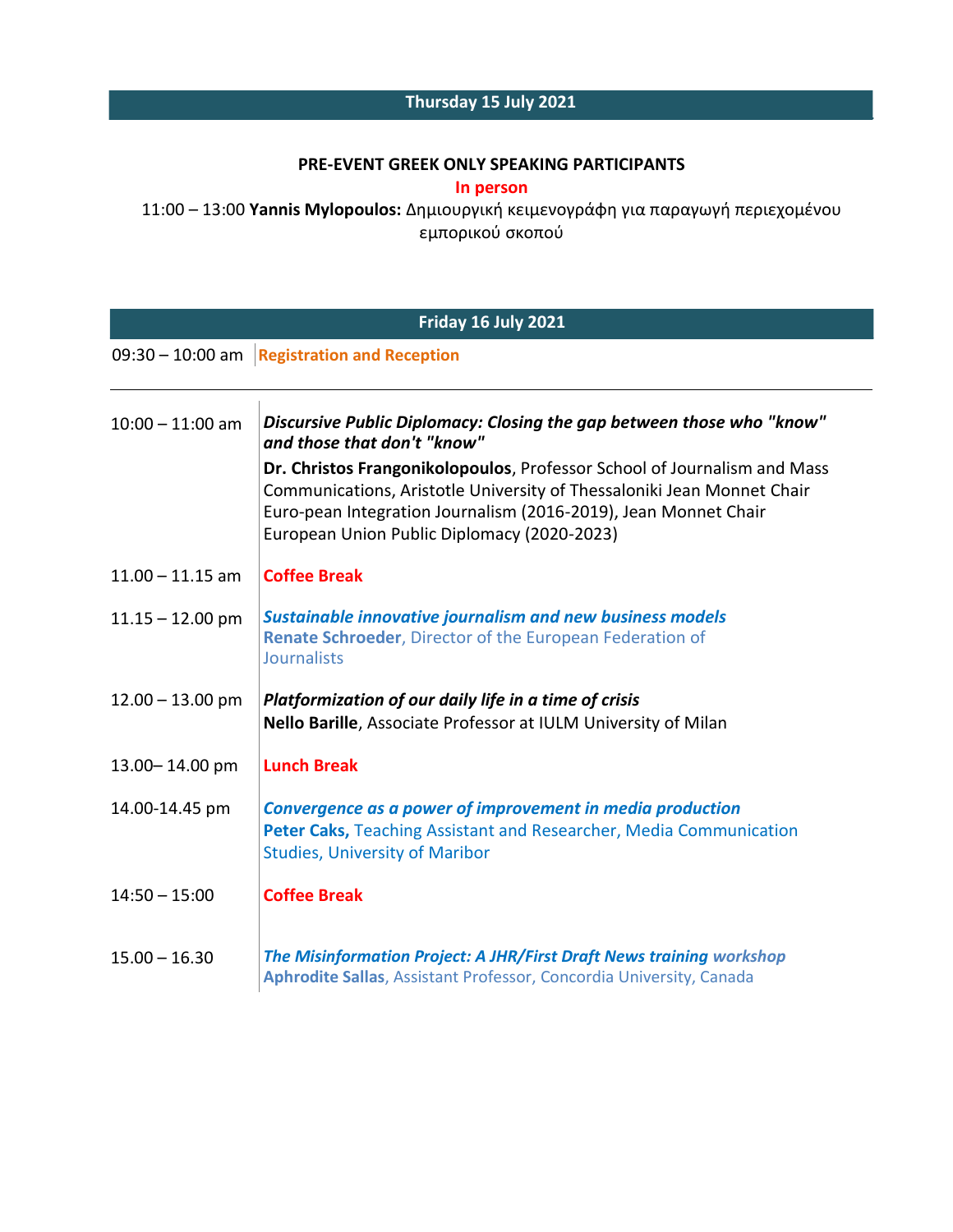| Saturday 17 July 2021 |                                                                                                                                                                                                                                                     |
|-----------------------|-----------------------------------------------------------------------------------------------------------------------------------------------------------------------------------------------------------------------------------------------------|
| $10:00 - 10:45$ am    | An open Newsroom: Actions for excellence and trust in Artificial<br><b>Intelligence</b><br>Dr. Nikos Panagiotou, Associate Professor, School of Journalism and<br>Mass Media, Aristotle University of Thessaloniki                                  |
| $10:45 - 11:00$ am    | <b>Coffee Break</b>                                                                                                                                                                                                                                 |
| 11.00-12.00 pm        | <b>IMEdD: Supporting Journalists and Media work</b><br>Anna Kynthia Bousdoukou, Journalist, Managing Director of iMEdD, Executive<br>Director Stavros Niarchos Foundation (SNF) DIALOGUES<br><b>Stratis Trilikis, Programs Director, Journalist</b> |
| $12:00 - 13:00$ pm    | <b>Lunch Break</b>                                                                                                                                                                                                                                  |
| $13:00 - 14:00$ pm    | <b>IMEdD Workshop</b><br>"REPORTING ON COVID DATA"<br>Dos & Don'ts in Data Analysis -<br>The case study of iMEdD Lab's COVID tracker:<br>Data collection, processing and structuring with the use of Python                                         |
|                       | <b>Thanasis Troboukis, Project Manager Lab, Journalist</b><br>Kelly Kiki, Project Manager Lab, Journalist                                                                                                                                           |
| $14:00 - 14:15$ pm    | <b>Coffee Break</b>                                                                                                                                                                                                                                 |

| Sunday 18 July 2021 |                                                                                                                                                                                                                      |
|---------------------|----------------------------------------------------------------------------------------------------------------------------------------------------------------------------------------------------------------------|
| $10:00 - 11.15$ am  | Semantics – Semiotics and the Art of Long-form Literary Reporting.<br>Dr. Dimitrios Bouras, Anthropologist photographer and<br>documentarian and Louisa Gouliamaki, Photojournalist                                  |
| $11.15 - 11:30$ am  | <b>Coffee Break</b>                                                                                                                                                                                                  |
| $11:30 - 12:15$ am  | New Challenges to Ethical Journalism in Europe: Quality<br>Journalism in Pan-demic Time<br>Nadezda Azhgikhina, Journalist, Executive Director of PEN Moscow,<br>Vice President of European Federation of Journalists |
| $12:15 - 13:00$ pm  | Sailing adrift: Media Responsibility and the Quality of Public<br><b>Discourse</b>                                                                                                                                   |
|                     | Dr. Athanasios Grammenos, Project Manager for Greece of the<br>Friedrich Naumann Foundation for Freedom                                                                                                              |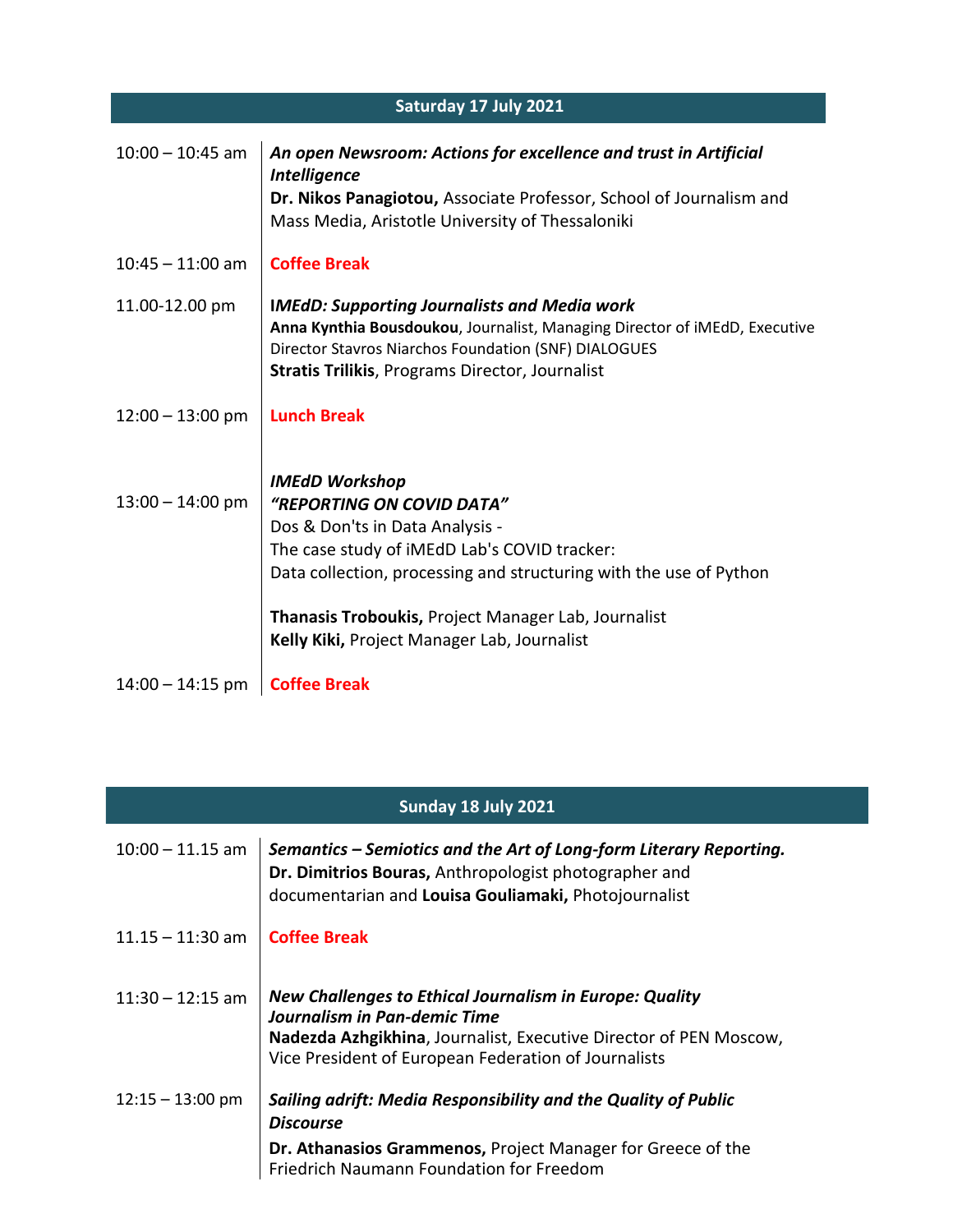| $13:00 - 14.00$ pm | <b>Lunch Break</b>                                                                                                                              |
|--------------------|-------------------------------------------------------------------------------------------------------------------------------------------------|
| $13:00 - 14.00$ pm | <b>Wannabe Bellingcat</b>                                                                                                                       |
|                    | <b>Clara Attene, Researcher, Google Scholar</b>                                                                                                 |
| $14:00 - 15:00$ pm | <b>Coffee Break</b>                                                                                                                             |
|                    |                                                                                                                                                 |
| $15:15 - 16:00$ pm | Data Journalism - Tools and Perspectives ands - on with<br>Workbench data                                                                       |
|                    | Dr. Andreas Veglis, Professor, School of Journalism and Mass                                                                                    |
|                    | Communications, Aristotle University of Thessaloniki                                                                                            |
|                    |                                                                                                                                                 |
|                    |                                                                                                                                                 |
|                    | Monday 19 July 2021                                                                                                                             |
| $10:00 - 11:30$ am | The Innovation Leap of Trust in Entrepreneurial Social Journalism and                                                                           |
|                    | Solu-tions Media Brands. Media Organizations Next in Reclaiming<br>Trust in Co-creation with Citizens, Users, Audiences, Consumers,             |
|                    | <b>Communities</b>                                                                                                                              |
|                    | Betty Tsakarestou, Associate Professor & Head of Advertising and Public<br>Rela-tions Lab, Panteion University of Social and Political Sciences |
|                    | Leda Tsene, Researcher and teaching associate, Advertising and Public<br>Relations Lab of Pan-teion University                                  |
|                    |                                                                                                                                                 |
| $11:30 - 11:45$ am | <b>Coffee Break</b>                                                                                                                             |
|                    |                                                                                                                                                 |
| $11:45 - 12:30$ pm | Living in a surveillance society<br>Sherri Hope Culver, Associate Professor, Temple University                                                  |
|                    |                                                                                                                                                 |
| $12:30 - 13:00$ pm | <b>Greek cooking class with a Greek chef</b><br>Dimitris Koparanis, Journalist, Writer and a Chef                                               |
|                    |                                                                                                                                                 |
| $13:00 - 13:30$ pm | <b>Lunch Break</b>                                                                                                                              |
| $13:30 - 14:15$ pm | How is UNESCO Media and Information Literacy practiced throughout                                                                               |
|                    | the pandemic? A compact Mediterranean approach with evidence-                                                                                   |
|                    | based results<br>Eirini Andriopoulou, Head of Education, EKOME                                                                                  |
|                    |                                                                                                                                                 |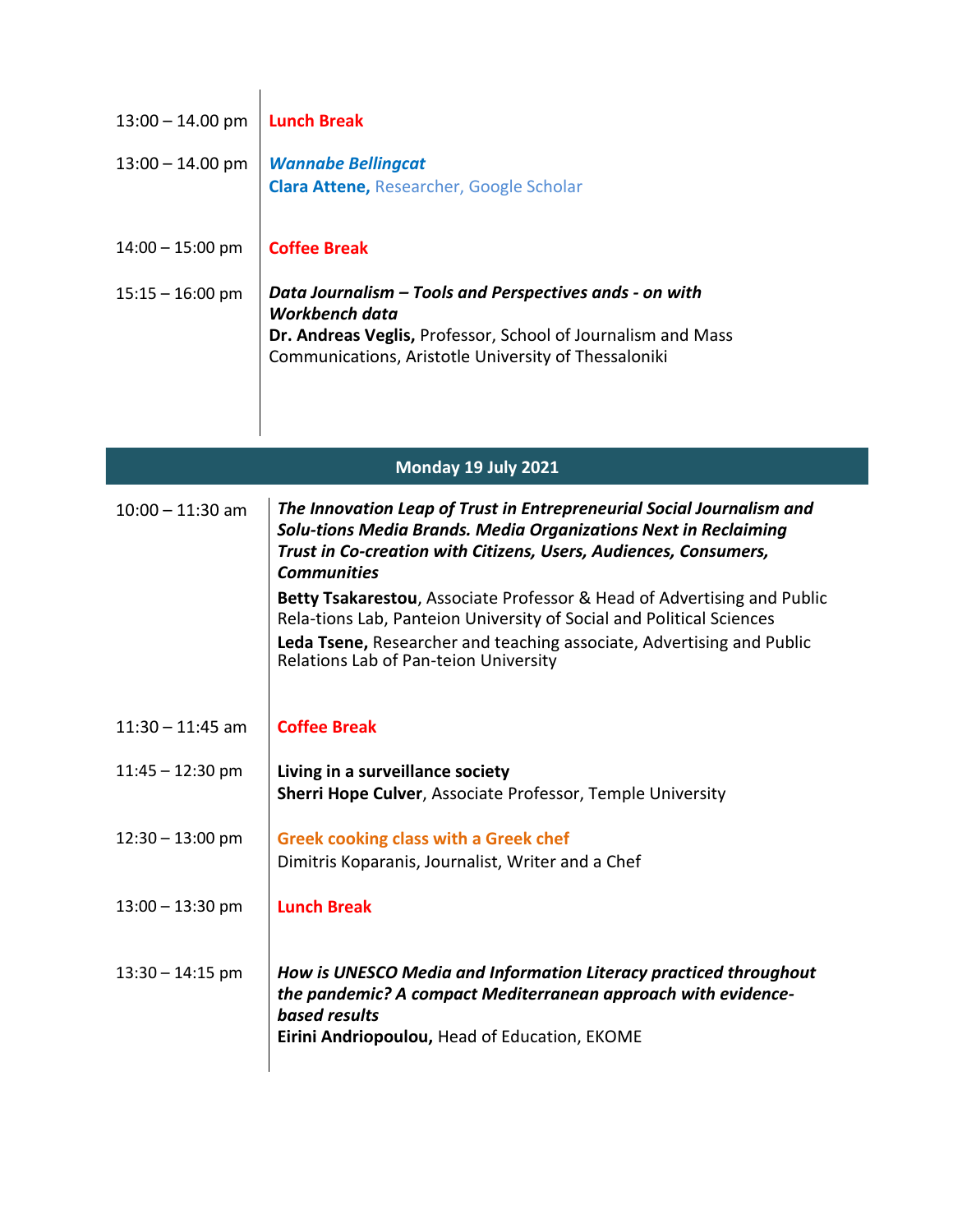| $14:15 - 15:00$ pm | The transformation of the News Manager in Project Manager in the<br>Digital Era: The complexity and the skills<br>Andreas Panagopoulos, News Manager and News' New Business<br>Development Manager at Alter Ego Media Group |
|--------------------|-----------------------------------------------------------------------------------------------------------------------------------------------------------------------------------------------------------------------------|
| 15:00-15:30 pm     | <b>Coffee Break</b>                                                                                                                                                                                                         |
| 15.30-16.30 pm     | <b>Journalism Innovation: The Craft of Developing a New Journalism Project</b><br><b>Jeremy Caplan, Director of Teaching and Learning at CUNY's Newmark</b><br><b>Graduate School of Journalism</b>                         |

| Thuesday 20 July 2021 |                                                                                                                                                                                                                                                  |  |
|-----------------------|--------------------------------------------------------------------------------------------------------------------------------------------------------------------------------------------------------------------------------------------------|--|
| $10:00 - 10:45$ am    | News values, sponsored editorial content and normative-ethical con-<br>cerns: Towards an alternative journalistic practice?<br>Theodora A. Maniou, Journalism Faculty, Department of Social & Political<br><b>Sciences, University of Cyprus</b> |  |
| $10:45 - 11:15$ am    | Member-based investigative journalism in a society injured by a<br>constant economic crisis confounded by a pandemic<br>Dr. Dimitris Xenakis, Journalist and Co-founder of Inside Story                                                          |  |
| $11:15 - 11:30$ am    | <b>Coffee Break</b>                                                                                                                                                                                                                              |  |
| 11.30-12:30 am        | Semantics - Semiotics and the Art of Long-form Literary Reporting.<br>Dr. Dimitrios Bouras, Louisa Gouliamaki                                                                                                                                    |  |
| 12:30-13:15 pm        | Earning trust in restless times - political communication in Europe<br>and its regions.<br>Christian Spahr, Secretary General, Assembly of European Regions;<br>Founder and board member, SEECOM                                                 |  |
| 13:15-14:00 pm        | <b>Lunch Break</b>                                                                                                                                                                                                                               |  |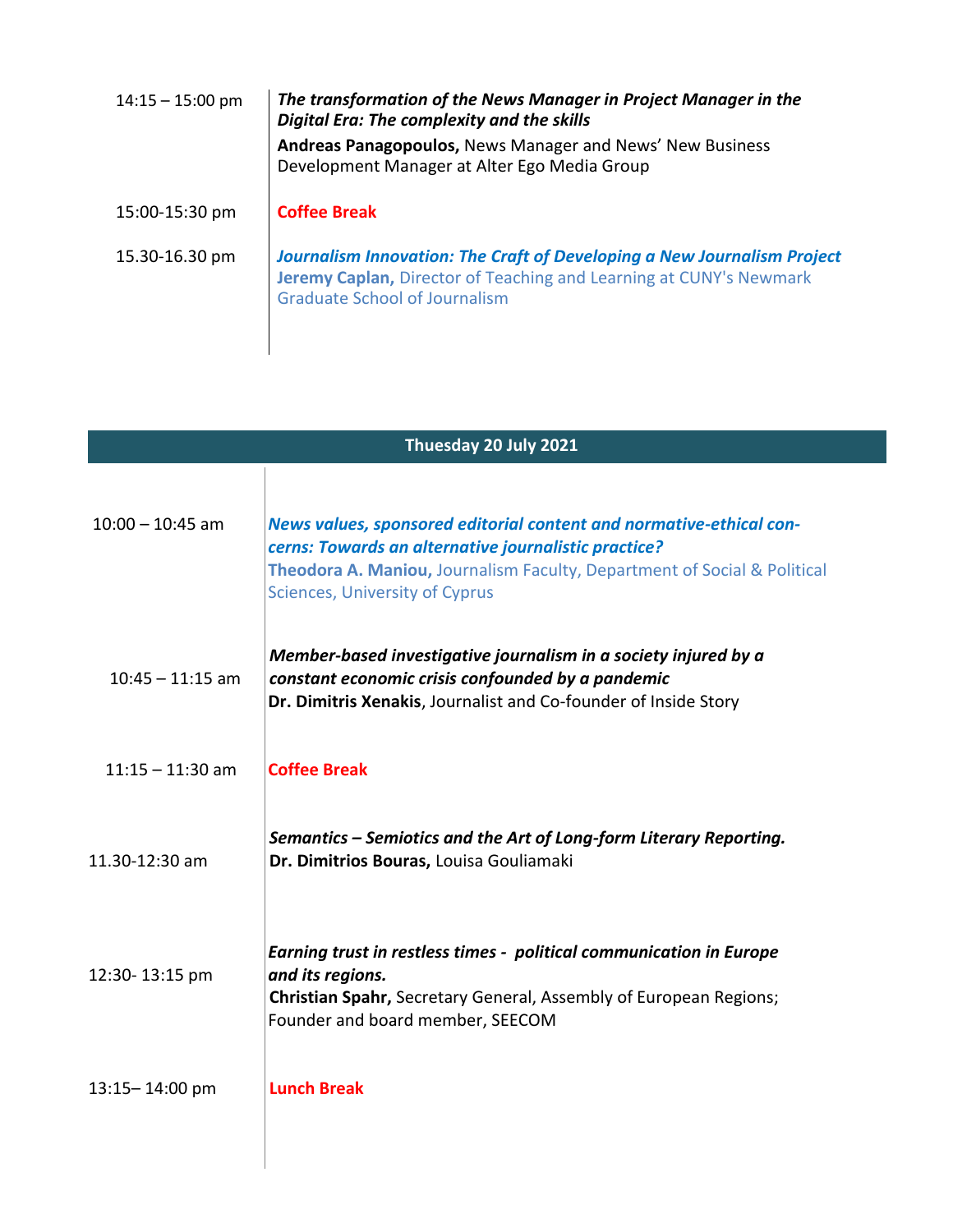| 14.00-14.50 pm | Image provenance and its potential to counter image deception and<br>disinformation online<br><b>Mounir Ibrahim, Vice President of Strategic Initiatives for Truepic</b> |
|----------------|--------------------------------------------------------------------------------------------------------------------------------------------------------------------------|
| 14.50-15.00 pm | <b>Coffee Break</b>                                                                                                                                                      |
| 15.00-17.00 pm | <b>Practicing Peace Journalism through Photojournalism</b><br>Paul Lowe, Ziyah Gafic, Nicole Tung, ACADEMY VII                                                           |
| 20.30-22.00    | <b>Film Screening:</b> Trust Me Documentary, Workshop on Media Literacy                                                                                                  |

| Wednesday 21 July 2021        |                                                   |
|-------------------------------|---------------------------------------------------|
|                               | $09:00 - 11:00$ am Visit to Ancient Dion, Olympus |
| 11:00 – 15:00 pm   By the sea |                                                   |

| Thursday 22 July 2021 |                                                                                                                                                                                                                                                 |
|-----------------------|-------------------------------------------------------------------------------------------------------------------------------------------------------------------------------------------------------------------------------------------------|
| $10:00 - 10:45$ am    | Information Literacy in the Age of #Doomscrolling<br>Anthi Baliou, PhD Candidate, Researcher, Peace Journalism Lab, School<br>of Journalism and Mass Media Communications, Aristotle University of<br>Thessaloniki                              |
| $10:45 - 11:00$ am    | <b>Coffee Break</b>                                                                                                                                                                                                                             |
| $11:00 - 12:00$ am    | "Trends in media literacy"<br><b>Sherri Hope Culver, Associate Professor, Temple University</b>                                                                                                                                                 |
| $12:00 - 13:15$ pm    | The Reasons of News Avoidance and Perception of the Media and Journalism<br>in Croatia The National Survey<br>Tena Perisin, Petra Kovačević, Dejan Oblak, Stela Lechpammer Department of<br>Journalism & Media Production, University of Zagreb |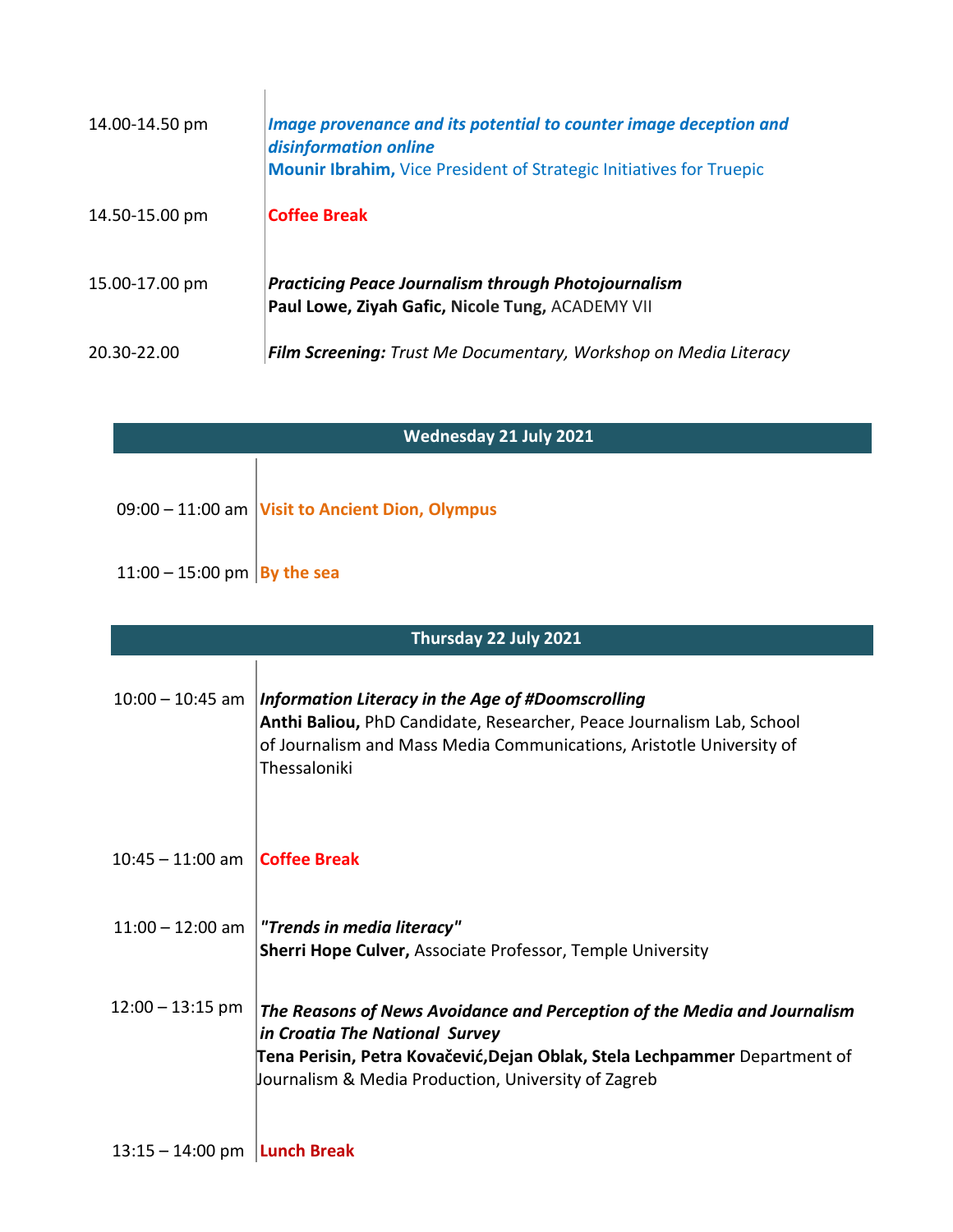| $14:00 - 15:00$ pm | <b>Workshop on reporting responsibly on diverse communities.</b><br>Dr. Sally Ann Cruikshank, Assistant professor in the School of Journalism and<br><b>Strategic Media, Middle Tennessee State University</b> |
|--------------------|----------------------------------------------------------------------------------------------------------------------------------------------------------------------------------------------------------------|
| $15:00 - 17:00$    | <b>Practicing Peace Journalism through Photojournalism</b><br>Paul Lowe, Ziyah Gafic, Nicole Tung, ACADEMY VII                                                                                                 |

| Friday 23 July 2021 |                                                                                                                                                                |
|---------------------|----------------------------------------------------------------------------------------------------------------------------------------------------------------|
| $10:45 - 11:30$ am  | Journalism ethics in the digital Era: In need of new tools or of new principles?<br>Yannis Kotsifos, Journalist Member of the ECPMF                            |
| $11:30 - 11:45$ am  | <b>Coffee Break</b>                                                                                                                                            |
| $11:45 - 12:30$ am  | <b>Practicing Peace Journalism through Photojournalism</b><br>Paul Lowe, Ziyah Gafic, Nicole Tung, ACADEMY VII                                                 |
| 12.30-13.15 pm      | <b>Lunch break</b>                                                                                                                                             |
| 13.15-14.30 pm      | <b>Practicing Peace Journalism through Photojournalism</b><br>Paul Lowe, Ziyah Gafic, Nicole Tung, ACADEMY VII                                                 |
| 14.30 pm            | <b>End of course workshop: Core Takeaways</b><br>Professor Dr. Christos Frangonikolopoulos, Professor Dr. Schmidt,<br>Associate Professor Dr. Nikos Panagiotou |